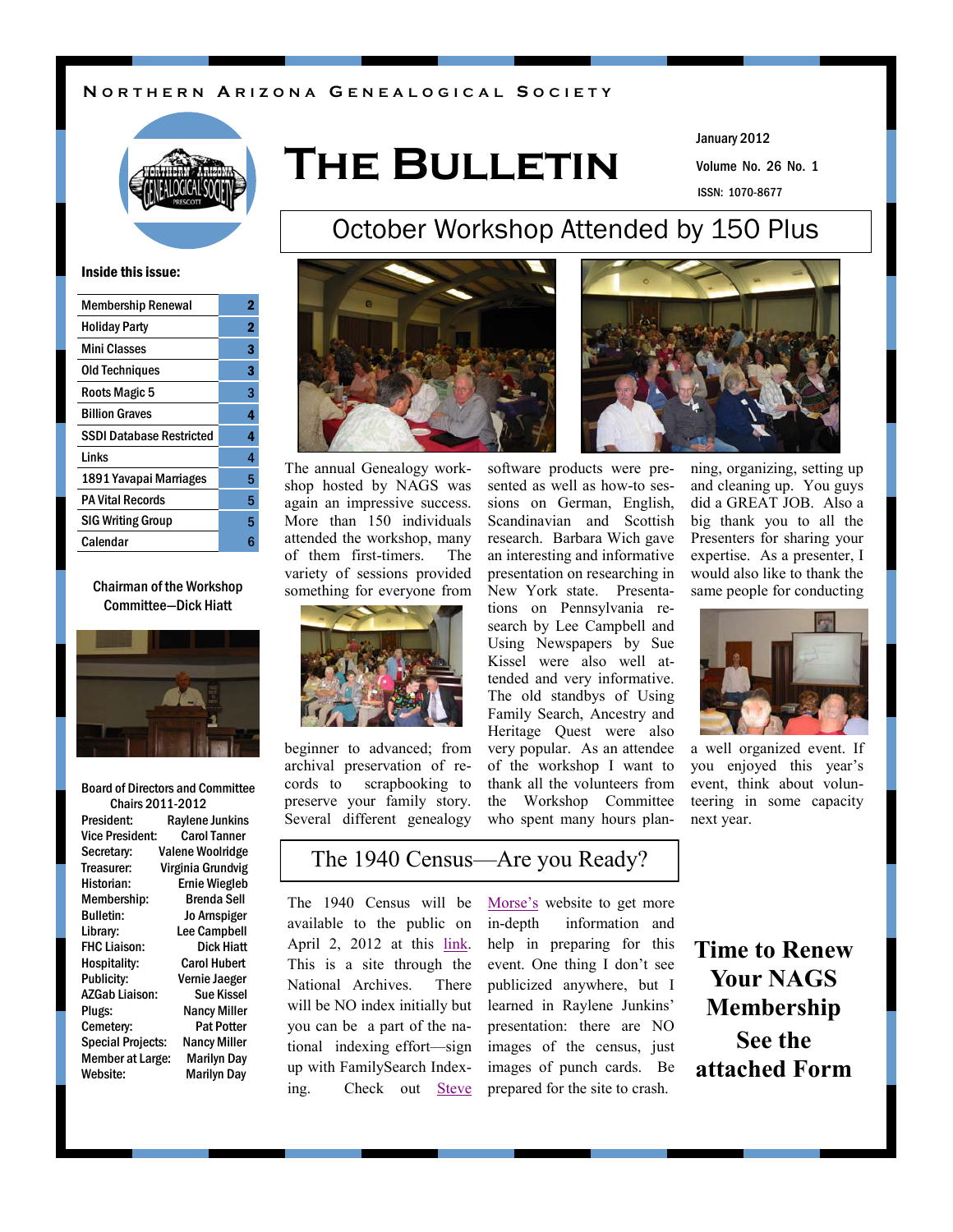**PAGE 2** THE BULLETIN

## Membership Continues to Increase

Our membership continued it's upward trend during 2011 culminating with 107 individuals and/or organizations on our rolls. As you know if you are a continuing member it is that renewal time again. Attached to the newsletter is the NAGS Membership form. If you plan on continuing your membership please complete the form and mail to the indicated address. You can also drop the form off at the monthly meeting the end of January. The more members our organization has the better resource pool we have to pull from. Talk to your friends and neighbors; see if they are interested in geneal-

ogy and invite them to a meeting. Welcome to our new members and returning members for 2012. New members:

**Stephen and Sue Burk**

**Tom and Catherine Graham**

**Nancy Nelson**

**Brenda Norris**

#### **Joel J. Thomas**

To access the Membership form online click [here.](http://nags.weebly.com/uploads/9/0/6/5/9065403/membership_form_2012.pdf)

Be sure to include your surnames; you never know when you might find a new cousin. Also think about how you might like to contribute to our organization.

We have some really exciting programs scheduled for 2012 including an all day workshop dedicated to DNA results and what to do with them, as well as hopefully an all day seminar presented by Kerry Bartels from the Southern California NARA facility, explaining how to use the NARA online catalog and what kind of records you might expect to find at NARA. In April we will have a creative writing instructor from Yavapai College share with us some tricks on writing a family memoir. 2012 is shaping up to be a very full and active year for NAGS members. Don't be left out, get your membership forms in.



Send a short two or three paragraph bio and surnames researched to the Bulletin editor to be included in the next issue

### Holiday Party 2011 Stoneridge Country Club









The Holiday Party was held at Stoneridge Country Club. We had over 40 members and some spouses in attendance. The slideshow presentation of member wedding pictures was amazing. Thank you Nancy Miller for putting it together. The food was delicious and the company was charming. Happy Holidays to all.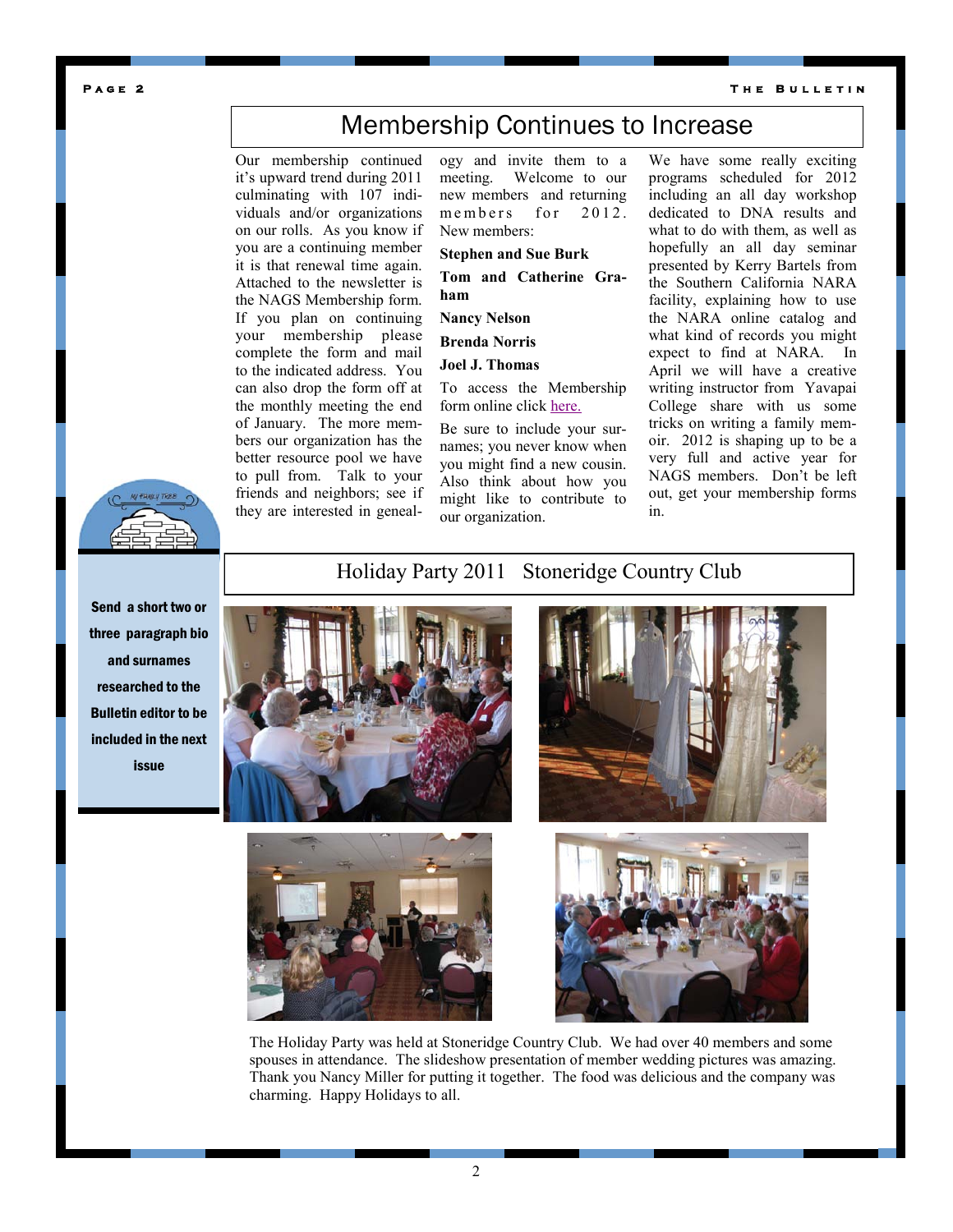#### **V o l u m e N o . 2 6 N o . 1 P a g e 3**

## Mini Courses to Start in January

As promised, mini classes will be presented each month after our regularly scheduled meeting starting in January. These classes will be very short, no more than 20 minutes, and will introduce fun and easy techniques to help with many different aspects of genealogical research and electronic devices or software. The first class will

introduce the Billion Graves app and will include a demonstration of how it all works. In February, you can watch a demonstration pertaining to genealogy training webinars; how to find webinars to suit your interests and how to watch them in the comfort of your home. In March there will be a demonstration of EverNote, a free software program that helps organize your notes. The schedule for April, May and June is still in development. I welcome any ideas you might have. Send suggestions to jarnspiger $\omega$  cableone.net.

### Using Old Techniques in the 21st Century

In the 21st century it seems we are constantly bombarded with "new" technology, "new" websites, "new" record collections and "new" electronic devices. It is true the Internet has enabled far wider research for all genealogists but we must all remember; everything is NOT on the internet and just because there are all these "new" resources, we should not forget the old resources. If you are looking for a marriage certificate for your great grandparents and you are not able to find the image on FamilySearch or Ancestry, does that mean you give up? No, what that means is you utilize your library resource, *The Handybook for Genealogists*, get a phone number for the county clerk of choice and pick up your phone and call. My experience has been very positive with this approach. Most of the time the individual will check the indexes; yes they have indexes to the marriage records even back into the 1800s, and let you know right away if they have the record. Then, if they do, the cost is usually anywhere between \$2.00 and \$15.00 for a certified copy and/or a photocopy of the original marriage book. Once they have received your check or money order, the coveted record will be mailed to you. This process does take a bit longer than clicking on the image in FamilySearch and saving a digital copy to your computer, but, if there is no record on FamilySearch, by following this process you have become a smarter and more effective researcher. The same process may be utilized for death records and probate records. The staff at these county offices are more than willing to check the indexes and supply you with the requested information. Give it a try in 2012.



The new website for NAGS is located at http:// nags.weebly.com. Our new webmaster is Marilyn Day. Check out the site and give feedback.

### Roots Magic 5 Released in November 2011

I am a fan of Roots Magic. I have used it since Roots Magic 3 I think. I have also used various other genealogy database programs including The Master Genealogist and Legacy. Each have their own unique features that attract me. However, for me, Roots Magic provides the best overall experience. With the new

release of Roots Magic 5 comes the Timeline view that I really liked in Legacy as well as the CountyCheck which I believe mirrors Legacy's feature of County Verification. However, for me, the best new feature is the Research Log and the new connection of the To-Do-List to the Research Log. I believe this new feature

was created with a great deal of input from some of the top names in the genealogy field. That is just my opinion. There is a free version of RootsMagic also but I am not sure what features it has. Take a few minutes to check out the videos [here](http://www.rootsmagic.com/webinars/) on the company's website.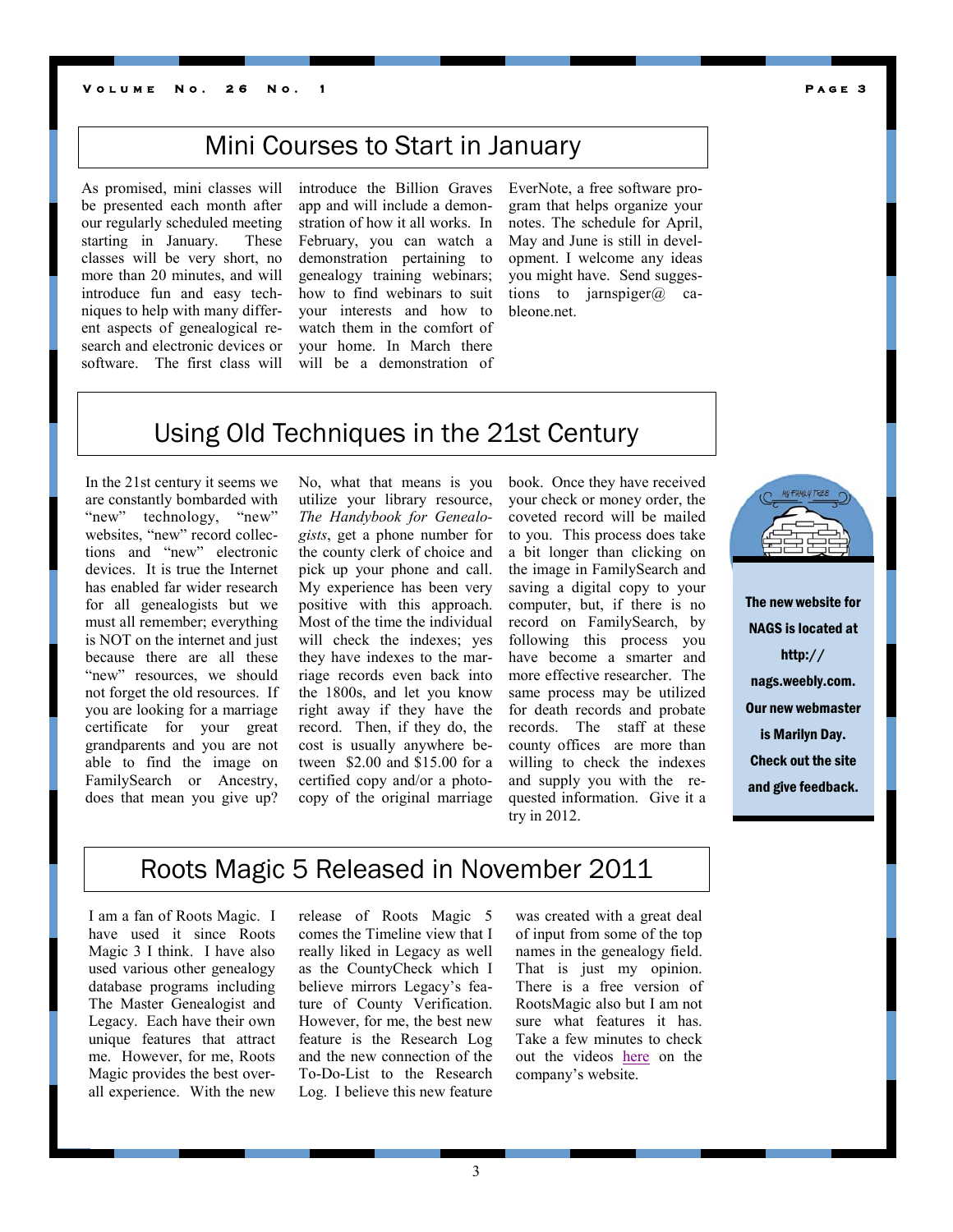#### **T h e B u l l e t i n**

# Do You Have a SmartPhone, iPad or Other Android Device? Read On!

Just in time for Christmas, I attended a free webinar sponsored by UGA (Utah Genealogical Association) through their Virtual Chapter Presentations. (These presentations are free to the public, but only at the time of the webinar. The recorded webinar is then only available to members.) So anyway, back to the webinar: it was called The BillionGraves webinar. This amazing and relatively new website and "app" has brought me kicking and screaming into the 21st century's "electronic device revolution". If you have an electronic device with either the Apple iOS or Google Android OS (operating system) and GPS, you too can participate in this worldwide project. The scope of this project is to digitally map all the cemeteries of the world using GPS and

digital images of the markers in the cemetery. For further in depth information about the site click [here.](http://billiongraves.com) The Billion-Graves App can be downloaded free from the BillionGraves website or from your device's App Marketplace. How does this work you may be asking yourself? Very simply, the App along with your device, allows you to survey a cemetery by taking pictures of SOME or ALL of the headstones, then upload the pictures as well as the GPS data for each picture to the BillionGraves website. The information is mapped and transcribed by volunteers to create this virtual cemetery survey. I was so excited after watching this webinar. I now have my Galaxy Tablet with GPS; thank you Santa, and have downloaded the App. On

the BillionGraves website there is a map showing all known cemeteries around the world and then distinguishing between those that have been mapped and those that have not. None of the cemeteries in Yavapai County have been mapped. This is a great opportunity to get involved in a fun and easy project regardless of your perceived experience in genealogy or with technology for that matter. Younger members of community may also find this an interesting project; maybe your children. I will be talking about this at the January meeting and hope to form a group of individuals who would like to participate also. Please contact me at jarnspiger@cableone.net if you are interested in working with me on this project.

### SSDI Index Removed from RootsWeb as of Nov. 1

A policy change by the Social Security Administration has required the removal of this free database from [RootsWeb](http://searches.rootsweb.ancestry.com/ssdi.html) as well as other changes to data presented by Ancestry,

FamilySearch and other online providers. The reason cited: Identify Theft. Really? If you Google "SSDI Death Index Removed" you will find a plethora of articles to read

about this most recent development in the restriction of records so helpful for genealogical research.

#### Links in the Newsletter

| http://nags.weebly.com/uploads/9/0/6/5/9065403/membership fo<br>rm 2012.pdf |
|-----------------------------------------------------------------------------|
| http://www.rootsmagic.com/webinars/                                         |
| http://searches.rootsweb.ancestry.com/ssdi.html                             |
| http://users.rcn.com/timarg/PaHR-Access.htm                                 |
| http://barbarabrackman.blogspot.com/                                        |
|                                                                             |



Are you a Quilter? This [website](http://barbarabrackman.blogspot.com/) is one of the best I have found for patterns, information and pictures with historic significance.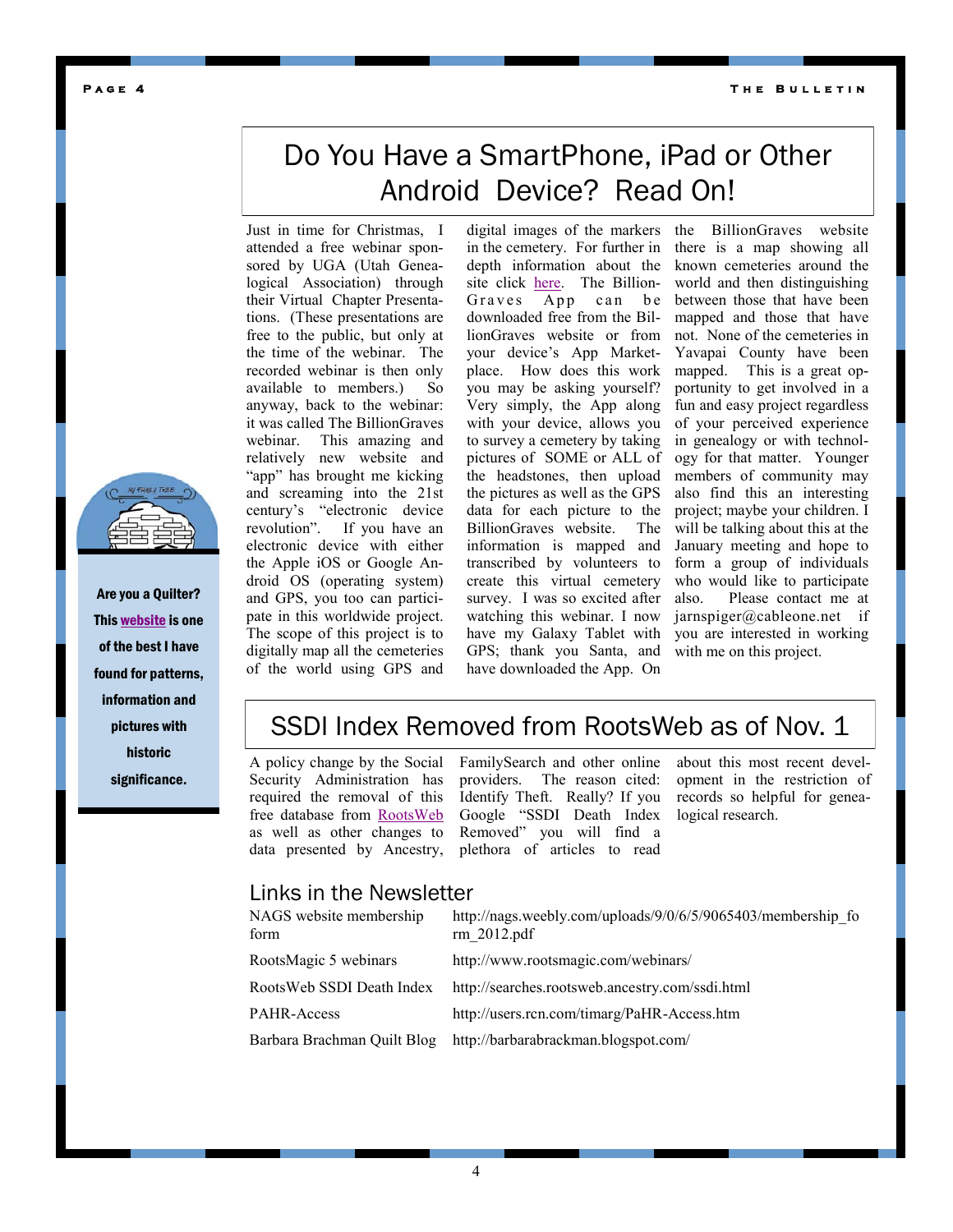### Some 1891 Marriage Notices from Prescott Papers

This is a new column for the Bulletin. These are images of newspaper articles relating to

From Weekly Journal Miner; 1

July 1891, p. 2<br>Justices of the peace and all autorized to perform the marriage<br>ceremony, take notice that under a ceremony, take notice that under a<br>new law passed by the last Legisla-<br>ture, a license has to be obtain-<br>ed from the probate judge by<br>the contracting parties before they<br>meanor if they tie the nuptial knot<br>meanor if they t into effect the first of this month, and all marriages since that time without a license are, therefore, illegal.-Ex.

#### Coconino Clips.

A double marriage ceremony was performed by Judge Layton at his<br>office at 10 o'clock a. m. August 26. omee at 10 clock at m. August 20.<br>The high contracting parties were<br>Mr. R. B. Sellers to Miss Louisa<br>Huber, and Mr. H. B. Lang to Miss<br>Clarissa May Riggs. All parties are<br>residents near the Enterprise mill, residents near the Enterprise mill,<br>and are well and favorably known<br>throughout this section. The Sun extends congratulations.-Sun.

From Weekly Journal Miner, 2 Sept 1891, p. 3

individuals living in Prescott in the 1800s and 1900s. The images are from two newspa-

From Prescott Evening Courier, 27 April 1891, p. 4

The Irish (Dublin) Times, of April 9th, has the following marriage notice, the chief actor in which was a Prescott man, who sent us a copy of the paper:

"BROWNE AND RICHARDSON. "Bnowsk axp koletakespos.—April<br>7th, at the Presbyterian Church, Tull-<br>amore, by the Rev. H. P. Gienn, Wil-<br>Ham Thomson, of Prescott, Arizona.<br>U. S. A., fourth son of the late Bailie<br>Browne, Musselborough, Edioburgh,<br>tate

From Prescott Evening Courier, 21 Dec., 1891, p. 3

Phœnix Gazette, Dec. 17th: Dr. Thomas Darlington, Jr., and Miss Lillie Ham were married last evening by Judge Baxter. The couple left for California. The marriage was secret.

pers, The Weekly Journal Miner and The Prescott Evening Courier. The digital images are clipped from GenealogyBank.com; accessed Dec 2011

From Weekly Journal Miner, 27 May 1891, p. 4

**Watte-Foster** Major J. M. Watts and Mrs. Amelia<br>Coster were married Tuesday evening at eight o'clock, at the home of the bride, on Front Street. The marriage was a quiet one, attended only by the immediate relatives and friends of the contracting parties. Rev. John A<br>Maxwell, of the M. E. church, officiated. Mr. and Mrs. Watts left on Wednesday morning for a visit of several days with friends at various point in the State. On their return trip they will spend a few days in Delphi, and then proceed to their future home at Prescott, Arizona, where Major Watts officiates as clerk of the U.S. Court. Major Watts is so well known to the<br>readers of the Journal that every one will feel like offering congratulations when this paragraph is read. The bride when the barrel of charming social qualities,<br>and will leave a host of friends in<br>Delphi.—Delphi (Ind.) Journal, May 14,

### Pennsylvania Loosens Restrictions for Vital Records

A grassroots movement started in August of 2007 by ordinary citizens of the Lehigh Valley area of Pennsylvania has culminated with the passage of new legislature in Pennsylvania to provide for

more open access to birth and death records. The new law will allow access to death records over 50 years old and birth records over 105 years old. Although the new law does not require the records to

be put online, it does make it legal to do so which is a huge step forward. The law goes in to effect Feb. 13, 2012 and the repository for these open records will be the Pennsylvania Archives. For further information click [here.](http://users.rcn.com/timarg/PaHR-Access.htm)



Remember the 1940 census will be available April 2, 2012. Are you ready? Have you done your prep work? See the article on page 1

### SIG Writing Group to be Formed for NAGS Members

Interest has been expressed for the formation of a Special Interest Group (SIG) to promote the writing experience as it pertains to genealogy. This group may meet monthly or perhaps more frequently, and at a time to be determined by concensus of those interested. There will be an initial organizational meeting on Jan 28, 2012 at 1:30 pm, just prior to the January monthly meeting.

I will share some goals I would like to achieve through this group. The group is open to all levels of researcher from beginning to advanced but will focus on advanced topics and methodology. I invite anyone interested to attend the meeting or email me at jarnspiger@cableone.net with their ideas. I also welcome anyone with a background in writing to help guide this new SIG.



Barbara Wich and Linda Schmitz at AzGab workshop in Phoenix .